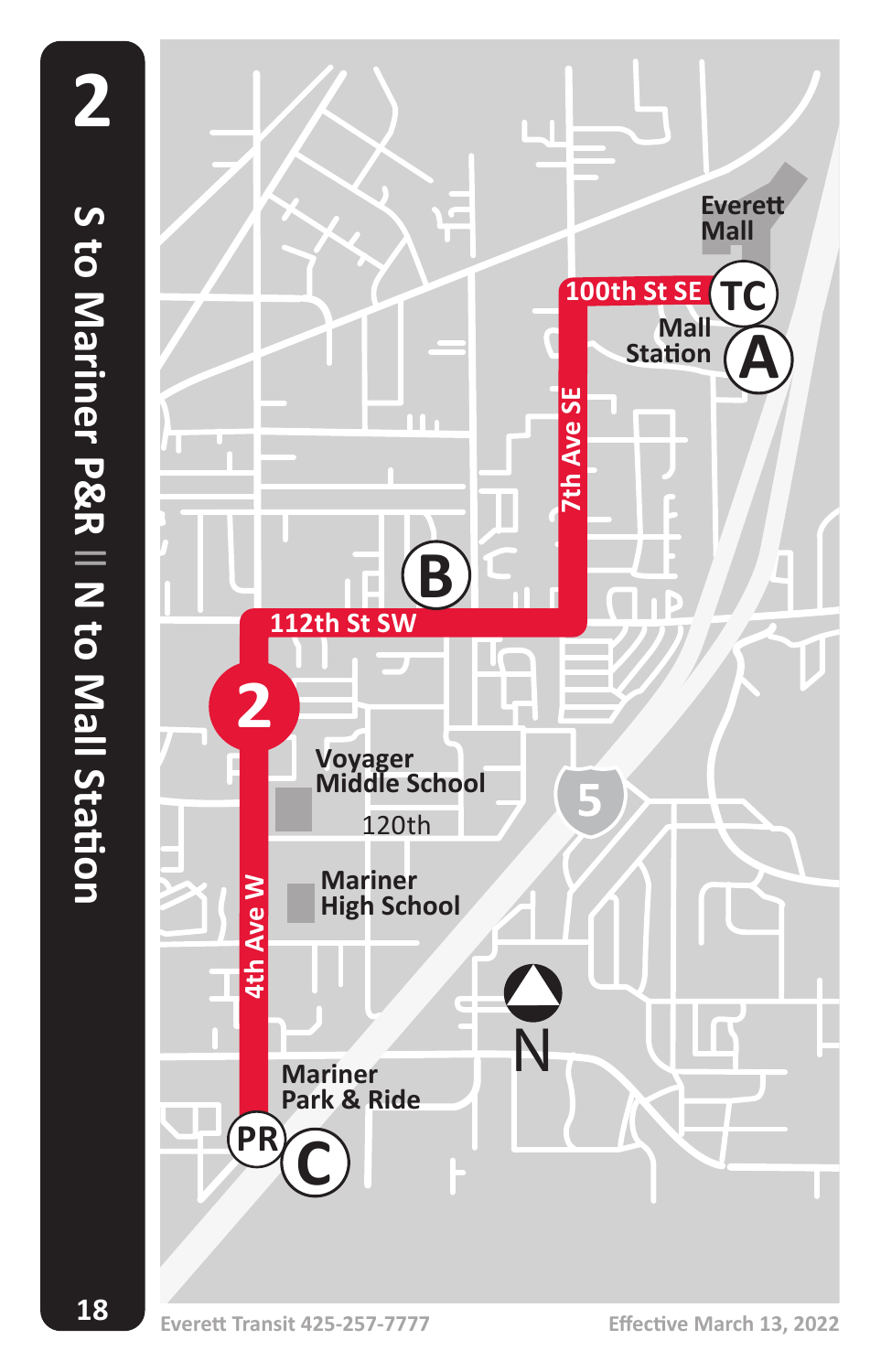## **Monday – Friday**

| <b>SOUTH TO MARINER P&amp;R</b> |                  |                               |                                        | <b>NORTH TO MALL STATION</b> |                        |  |
|---------------------------------|------------------|-------------------------------|----------------------------------------|------------------------------|------------------------|--|
| A                               | B                | С                             |                                        | B                            | A                      |  |
| Mall<br><b>Station</b><br>Bay 2 | 112th<br>2nd Ave | <b>Mariner</b><br>Park & Ride | <b>Mariner</b><br>Park & Ride<br>Bay 4 | 112th<br>1st Ave             | Mall<br><b>Station</b> |  |
| 6394                            | 6296             |                               | 2106                                   | 6293                         |                        |  |
| 6:00                            | 6:04             | 6:10                          | 6:12                                   | 6:16                         | 6:25                   |  |
| 6:45                            | 6:49             | 6:55                          | 6:57                                   | 7:01                         | 7:10                   |  |
| 7:20                            | 7:24             | 7:30                          | 7:32                                   | 7:36                         | 7:45                   |  |
| 7:55                            | 7:59             | 8:05                          | 8:07                                   | 8:11                         | 8:20                   |  |
| 8:30                            | 8:34             | 8:40                          | 8:42                                   | 8:46                         | 8:55                   |  |
| 9:05                            | 9:09             | 9:15                          | 9:17                                   | 9:21                         | 9:30                   |  |
| 9:40                            | 9:44             | 9:50                          | 9:52                                   | 9:56                         | 10:05                  |  |
| 10:30                           | 10:34            | 10:40                         | 10:42                                  | 10:46                        | 10:55                  |  |
| 11:25                           | 11:29            | 11:35                         | 11:37                                  | 11:41                        | 11:50                  |  |
| 12:00                           | 12:04            | 12:10                         | 12:12                                  | 12:16                        | 12:25                  |  |
| 12:35                           | 12:39            | 12:45                         | 12:47                                  | 12:51                        | 1:00                   |  |
| 1:10                            | 1:14             | 1:20                          | 1:22                                   | 1:26                         | 1:35                   |  |
| 1:45                            | 1:49             | 1:55                          | 1:57                                   | 2:01                         | 2:10                   |  |
| 2:20                            | 2:24             | 2:30                          | 2:32                                   | 2:37                         | 2:46                   |  |
| 2:55                            | 2:59             | 3:05                          | 3:07                                   | 3:12                         | 3:21                   |  |
| 3:30                            | 3:34             | 3:40                          | 3:42                                   | 3:47                         | 3:56                   |  |
| 4:05                            | 4:09             | 4:15                          | 4:17                                   | 4:22                         | 4:31                   |  |
| 4:40                            | 4:44             | 4:50                          | 4:52                                   | 4:57                         | 5:06                   |  |
| 5:15                            | 5:19             | 5:25                          | 5:27                                   | 5:32                         | 5:41                   |  |
| 6:00                            | 6:04             | 6:10                          | 6:12                                   | 6:16                         | 6:25                   |  |
| 6:45                            | 6:49             | 6:55                          | 6:57                                   | 7:01                         | 7:10                   |  |

### **Bold type denotes p.m. times**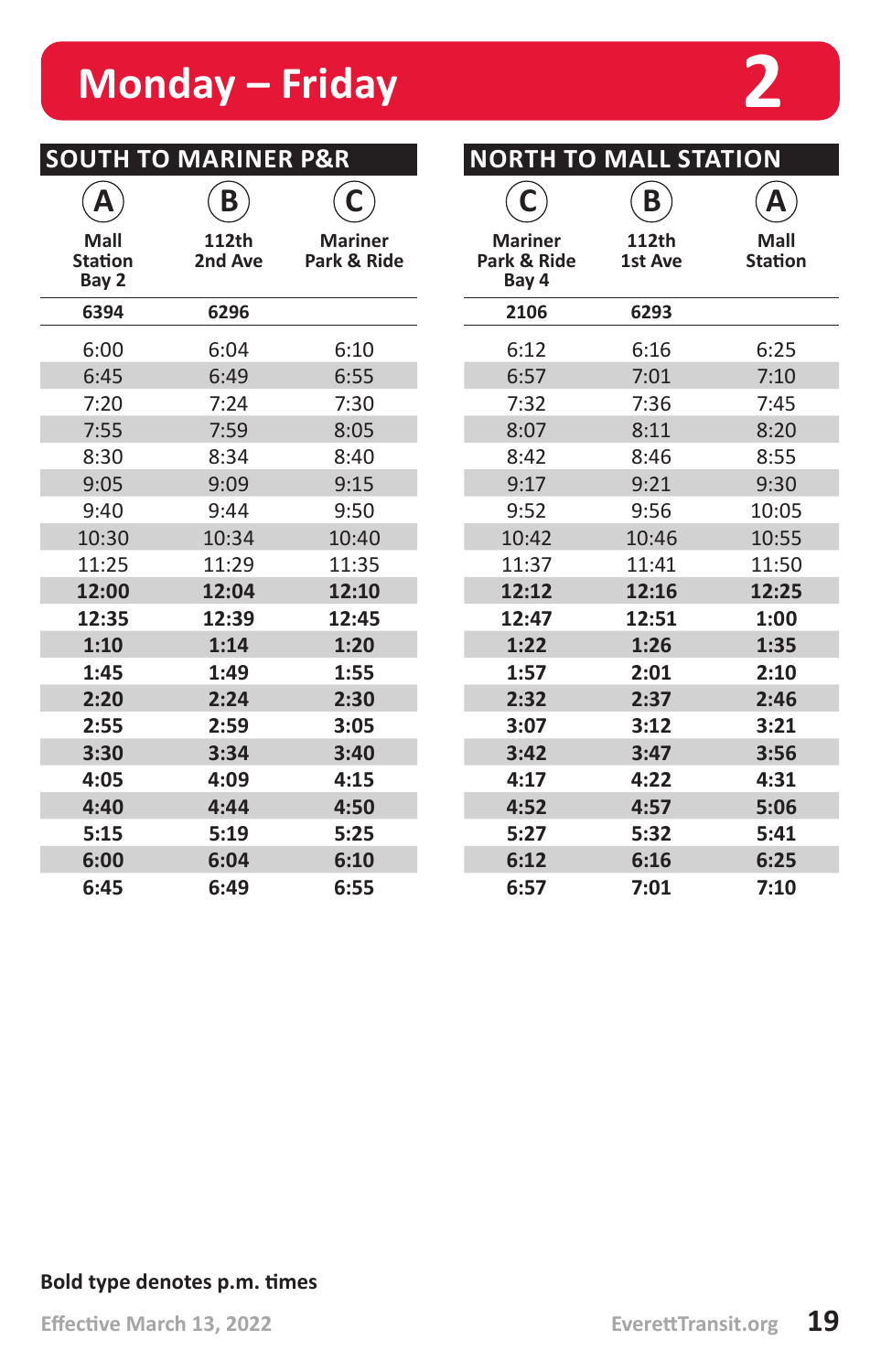## **Saturday**

| <b>SOUTH TO MARINER P&amp;R</b> |                  |                               | <b>NORTH TO MALL STATION</b>           |                  |                        |
|---------------------------------|------------------|-------------------------------|----------------------------------------|------------------|------------------------|
| А                               | B                |                               |                                        | B                | А                      |
| Mall<br><b>Station</b><br>Bay 2 | 112th<br>2nd Ave | <b>Mariner</b><br>Park & Ride | <b>Mariner</b><br>Park & Ride<br>Bay 4 | 112th<br>1st Ave | Mall<br><b>Station</b> |
| 6394                            | 6296             |                               | 2106                                   | 6293             |                        |
| 9:45                            | 9:49             | 9:55                          | 9:57                                   | 10:01            | 10:12                  |
| 10:30                           | 10:34            | 10:40                         | 10:42                                  | 10:46            | 10:57                  |
| 11:15                           | 11:19            | 11:25                         | 11:27                                  | 11:31            | 11:39                  |
| 12:00                           | 12:04            | 12:10                         | 12:12                                  | 12:16            | 12:27                  |
| 12:45                           | 12:49            | 12:55                         | 12:57                                  | 1:01             | 1:12                   |
| 1:25                            | 1:29             | 1:35                          | 1:37                                   | 1:41             | 1:49                   |
| 2:15                            | 2:19             | 2:25                          | 2:27                                   | 2:31             | 2:39                   |
| 3:00                            | 3:04             | 3:10                          | 3:12                                   | 3:16             | 3:27                   |
| 3:45                            | 3:49             | 3:55                          | 3:57                                   | 4:01             | 4:12                   |
| 4:30                            | 4:34             | 4:40                          | 4:42                                   | 4:46             | 4:57                   |
| 5:15                            | 5:19             | 5:25                          | 5:27                                   | 5:31             | 5:42                   |

#### **Bold type denotes p.m. times**